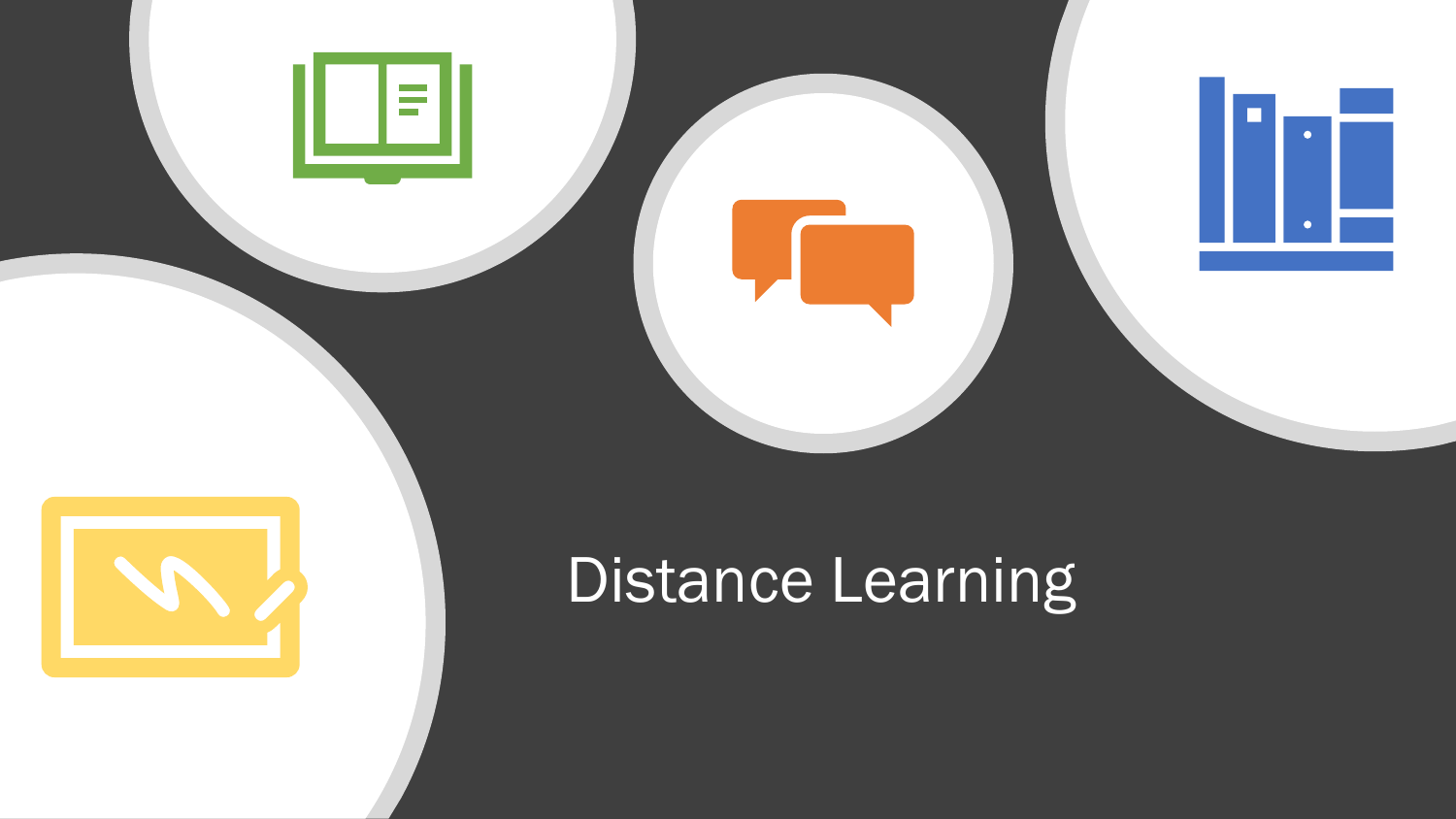# **What is Google Classroom?**

Think of Google Classroom (GC) as your child's digital link to learning.

Teachers use GC to share assignments, homework, newsletters, and much more with students AND parents!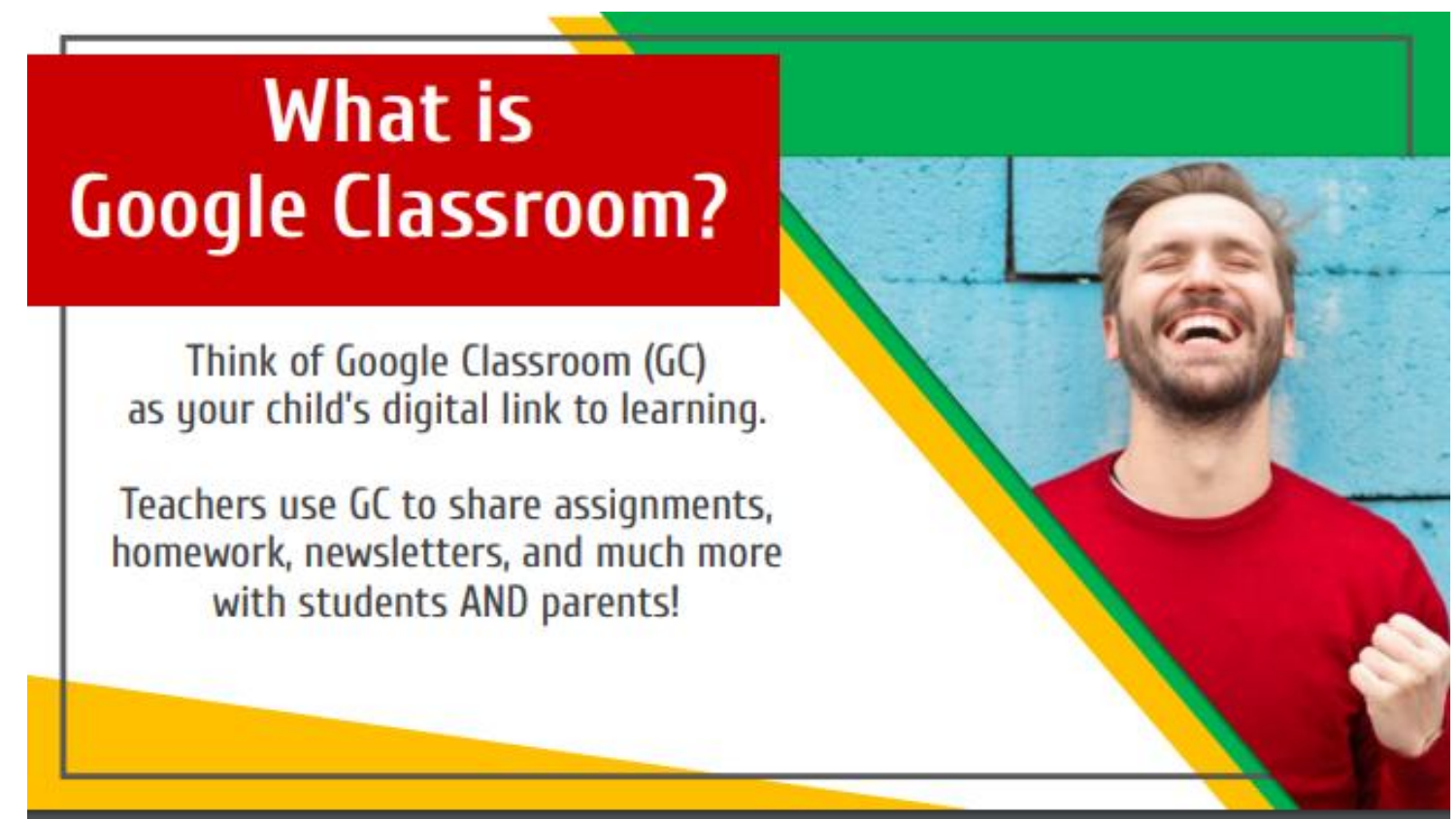Click on the 9 squares (Waffle/Rubik's Cube) icon in the top right hand corner to see the Google Suite of Products!

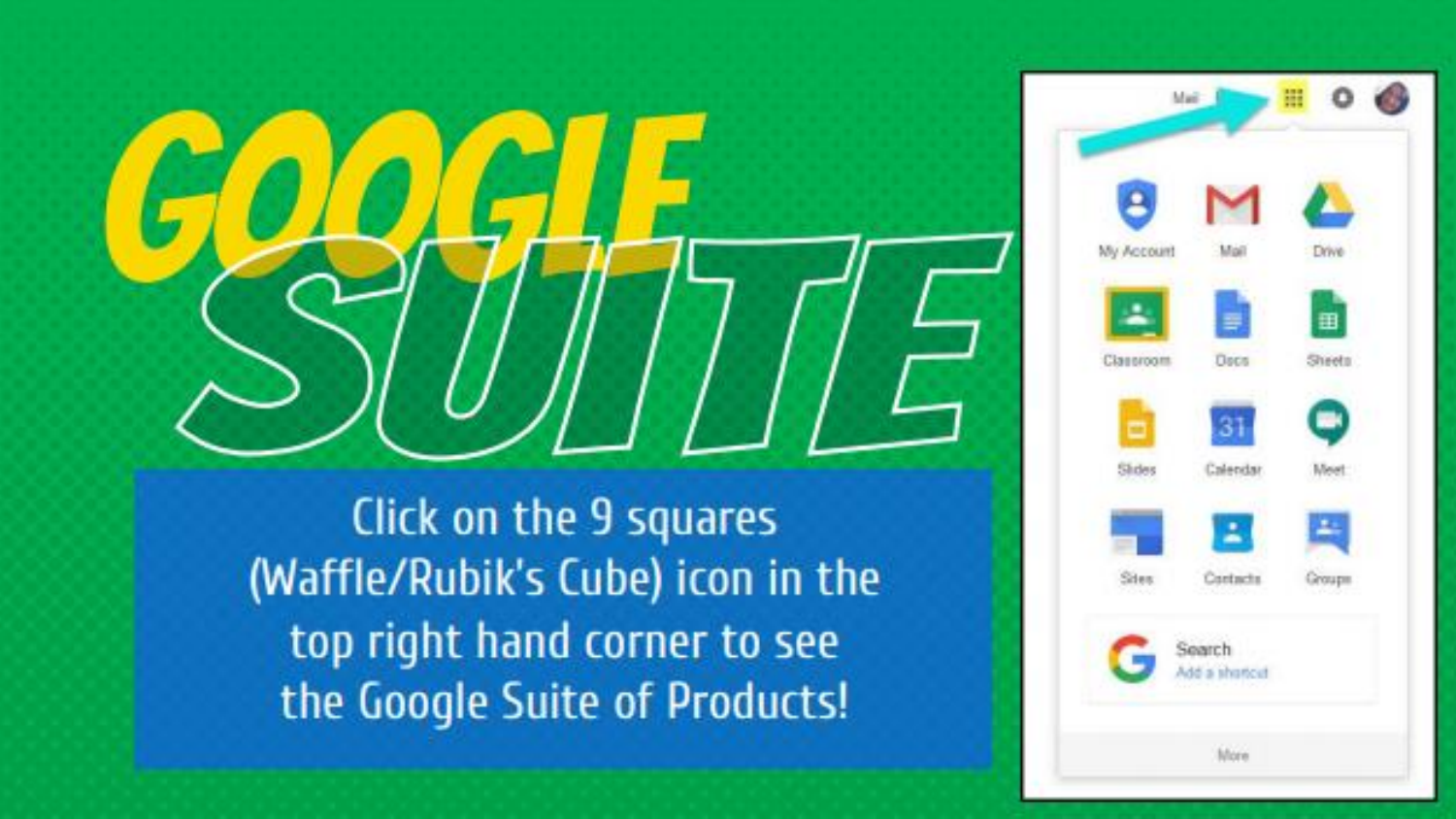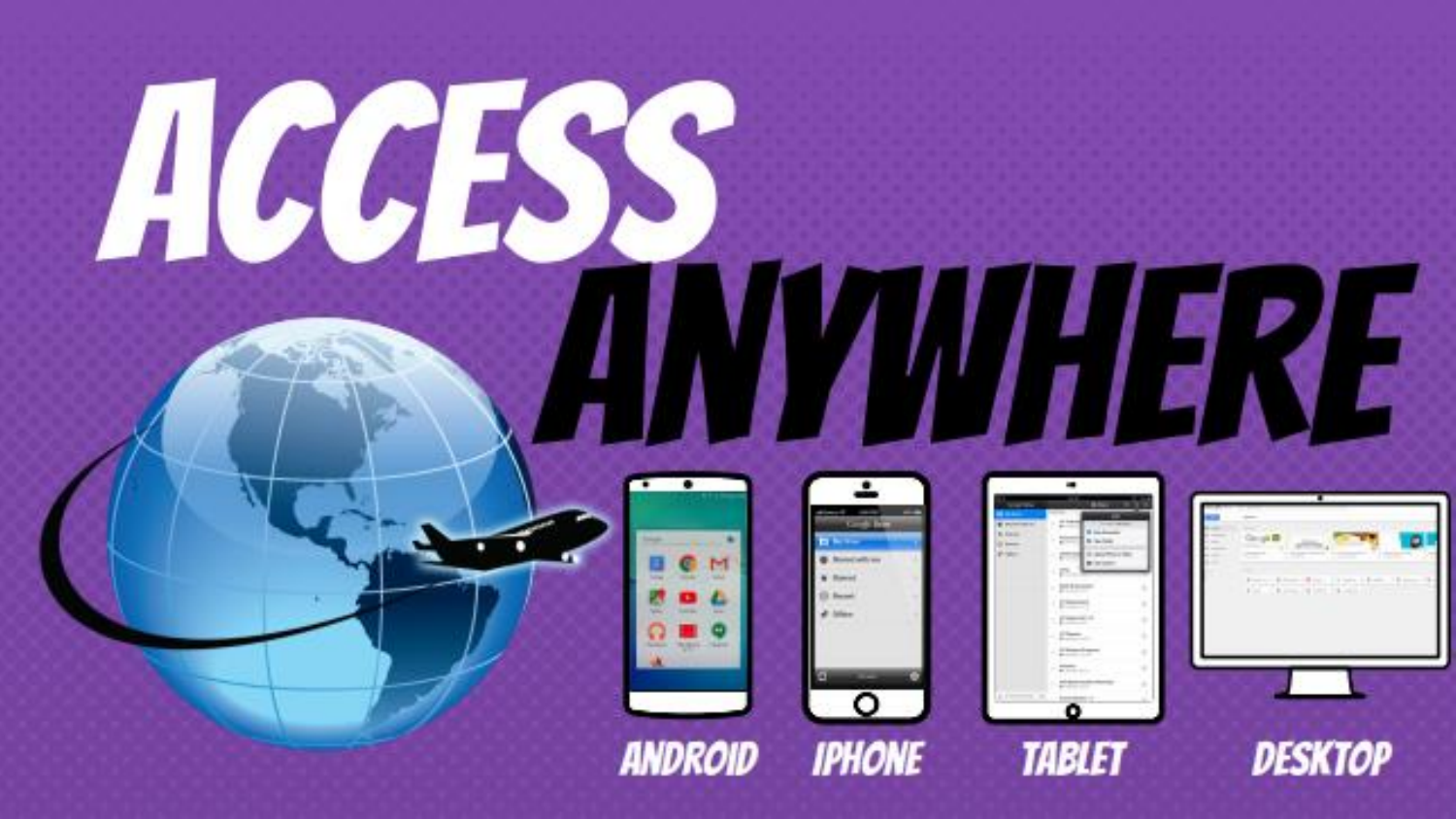

Example of Google Classroom in Use<sub>l</sub>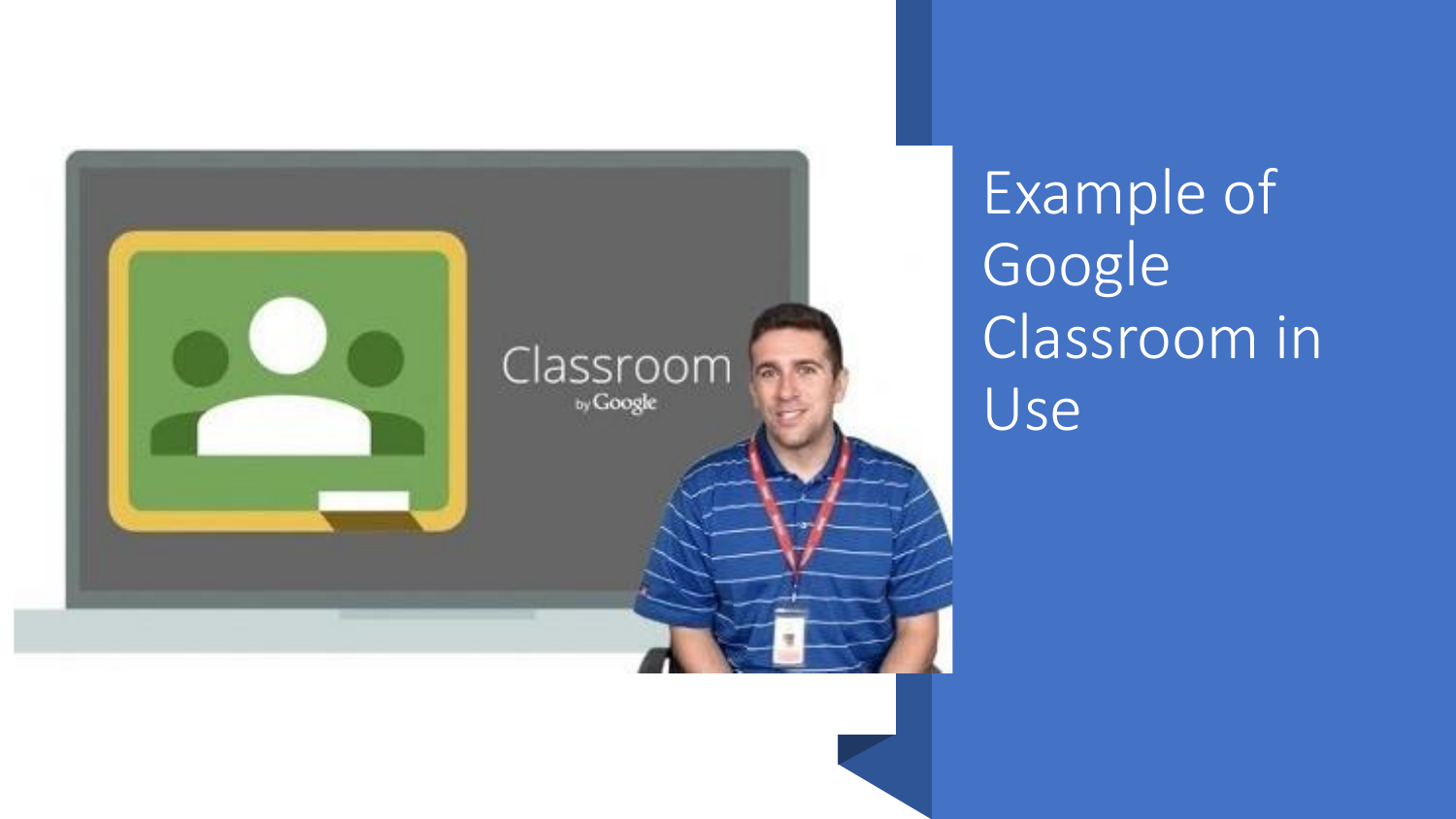## What is **Distance** Learning?

Many online learning experiences provide students with the same learning opportunity as face-to-face instruction, but with a different delivery method. Students can work at their own pace, allowing them to have ownership of their learning, which may not always be possible in a face-to-face classroom. — Online Teacher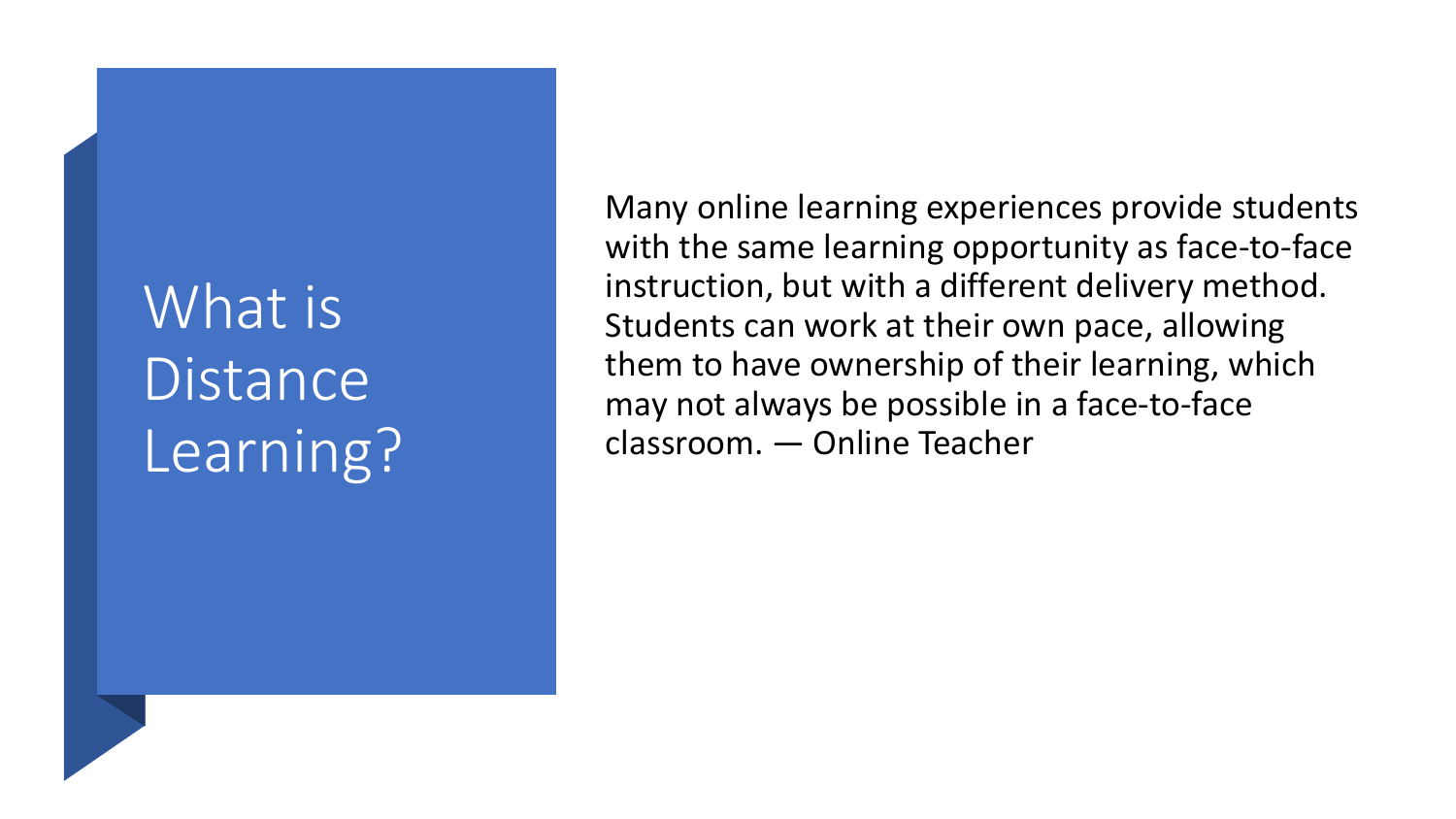### Attendance

- Teachers will need to monitor student attendance daily by creating an attendance multiple choice assignment. Elementary teachers will send daily attendance to the school clerk so it can be logged into PowerSchool. Secondary teachers will need to log class attendance in PowerSchool.
- Monitoring attendance/ chronic absenteeism: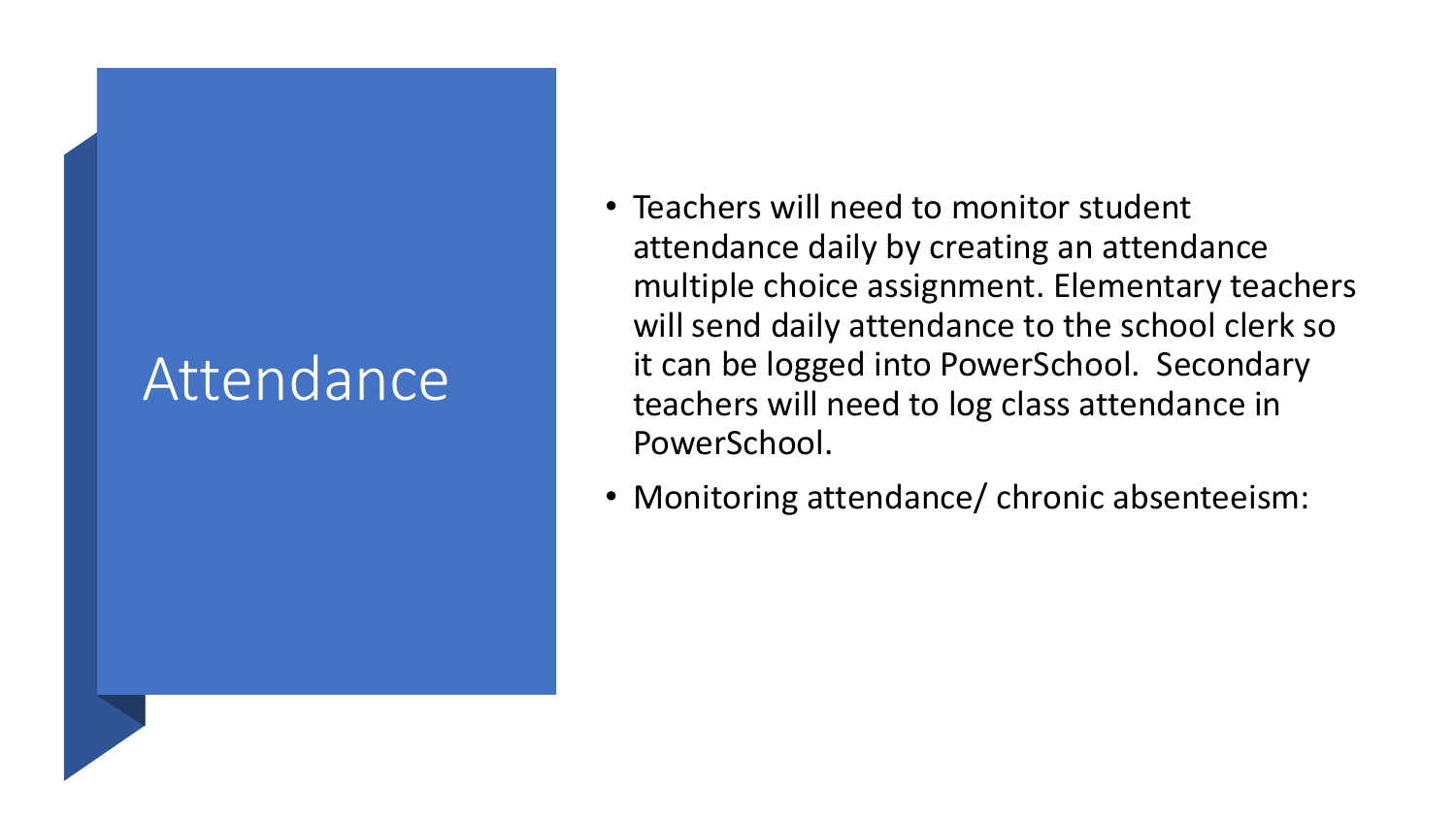#### **Communication**

- Effectively communicating with the students in your online classes increases the likelihood that they will remain engaged and will attend to the assignments regularly. However, as educators, we need to do more than just maintain our students. We must provide them with a sense of community while enrolled in online classes to avoid the sense of isolation that some online students experience.
- One day per week has been set aside for connection and communication purposes.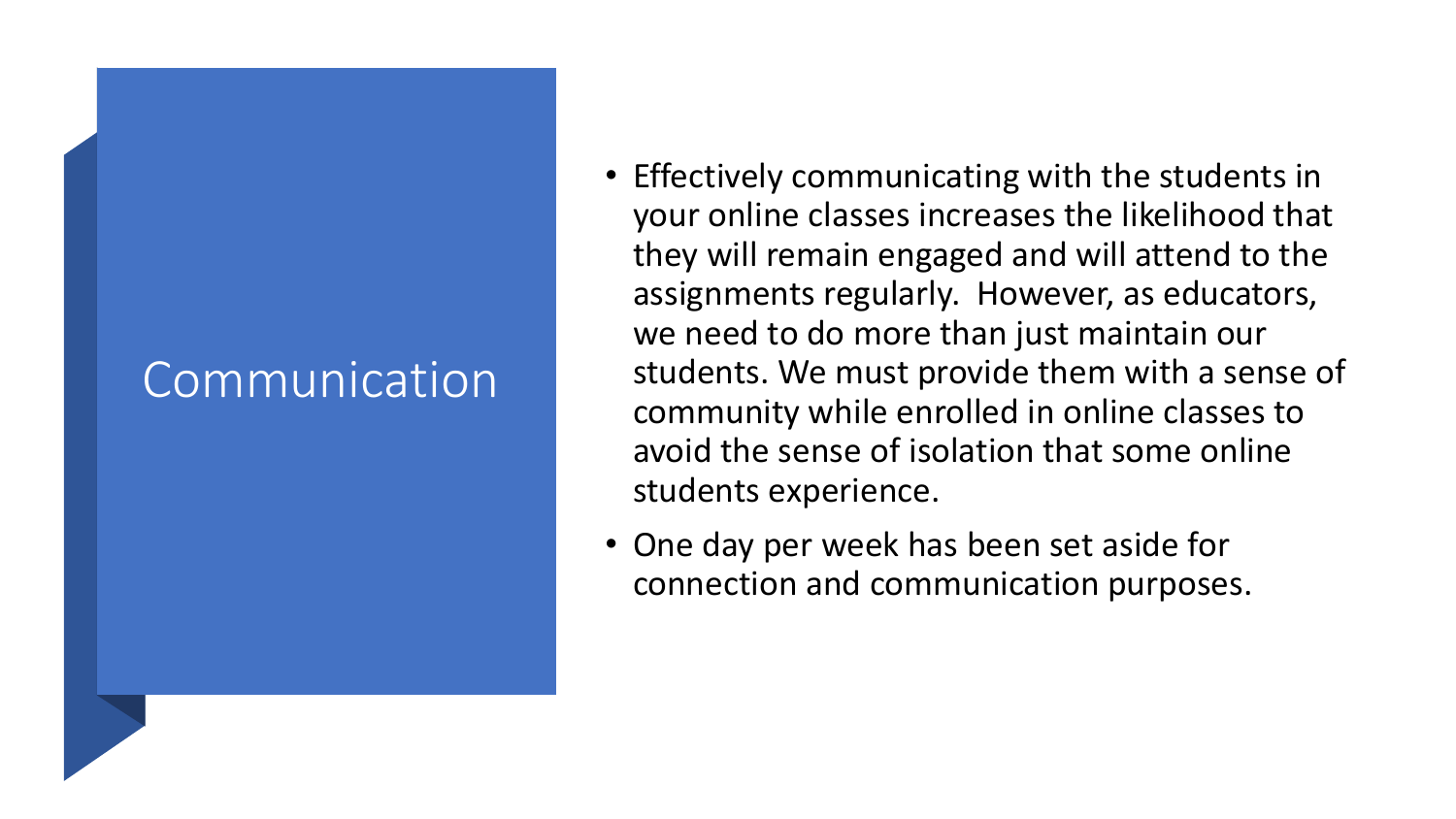#### School Connectedness Check In Day

- While many staff members are communicating with families frequently and monitoring and adjusting work loads as needed, providing a day focused on these important aspects of the teaching and learning experience will ensure greater equity for all students.
- To that end, each Wednesday will be used for maintaining connections to students and allowing students the opportunity to catch up on assignments. As such:
- No new work will be assigned. Teachers may post a task for students that does not require anything to be submitted (watch a video, interactive Internet activity, discussion board, AP practice test, etc.)
- Students will be encouraged to complete previously assigned work they may not have completed and/ or work that needs to be revisited after teacher feedback
- Teachers and support staff should dedicate time to reaching out to students and families.
- Teachers must still take student attendance on this day.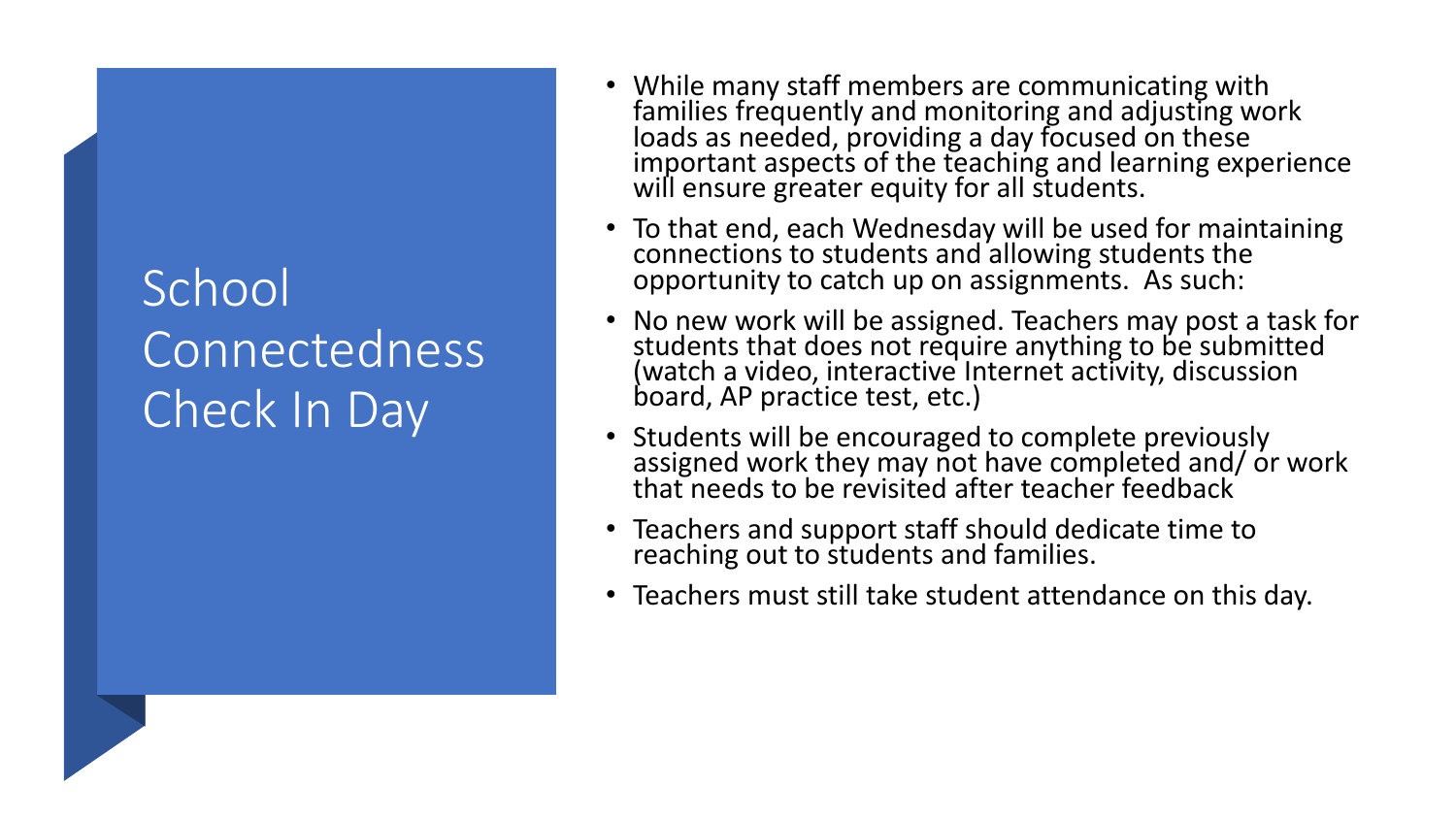**Distance** Learning Schedule

Teachers will be available to students, parents, and other staff between the daily hours of 9:00 am thru 1:00 pm. Teachers will be available to administration for the regular workday, inclusive of contractually required before/ after school meetings.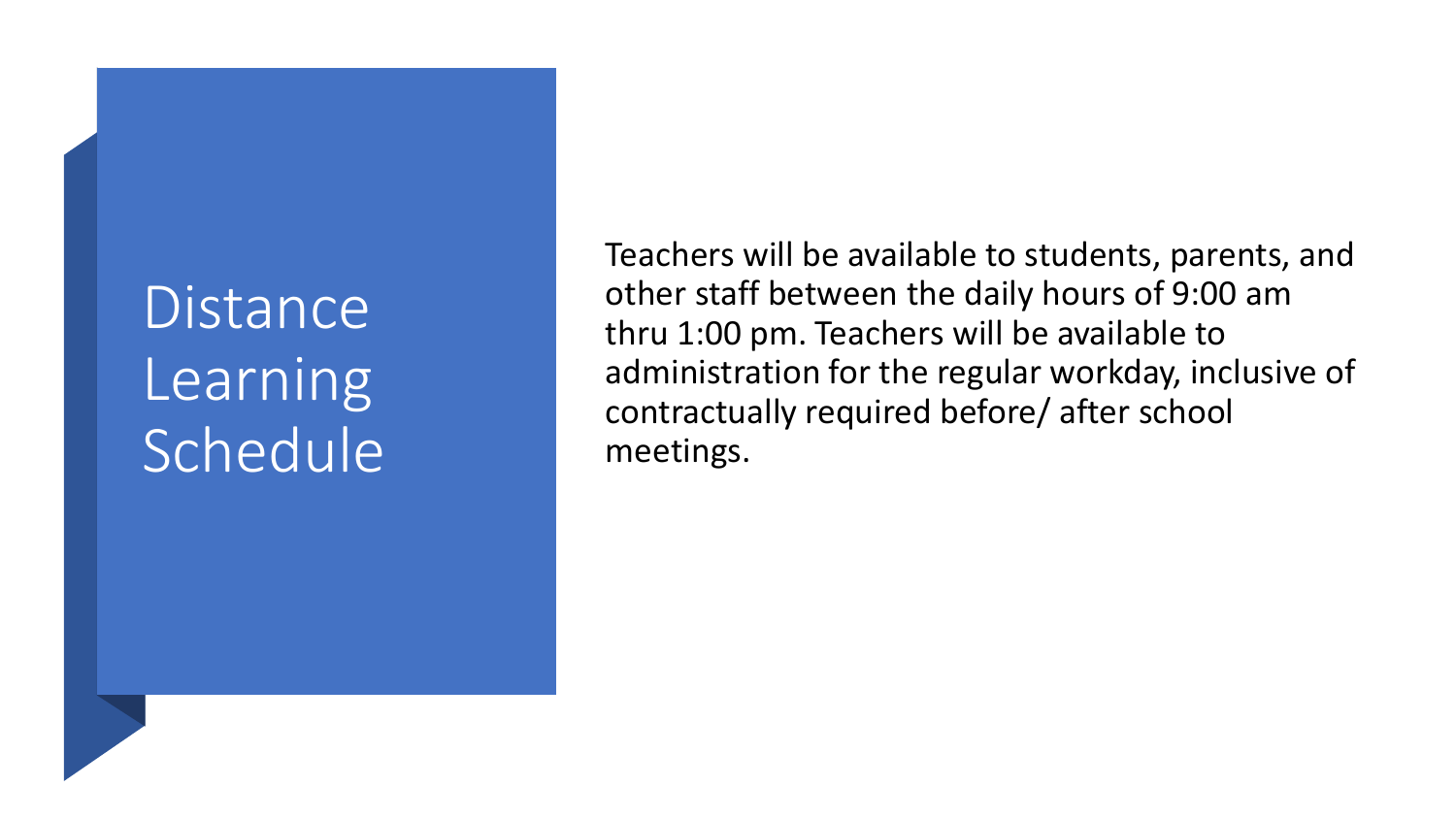### **Expectations**

#### **Teachers are expected to:**

- Post all assignments to Google Classrooms by 9:00 am each school day
- Be available from 9:00 1:00 on School Closure workdays in order to:
	- Develop and post assignments (more specific guidance is forthcoming)
	- Communicate with parents, students, and HPS staff Monitor student progress and provide timely feedback.
	- Maintain and update all grades and/or feedback weekly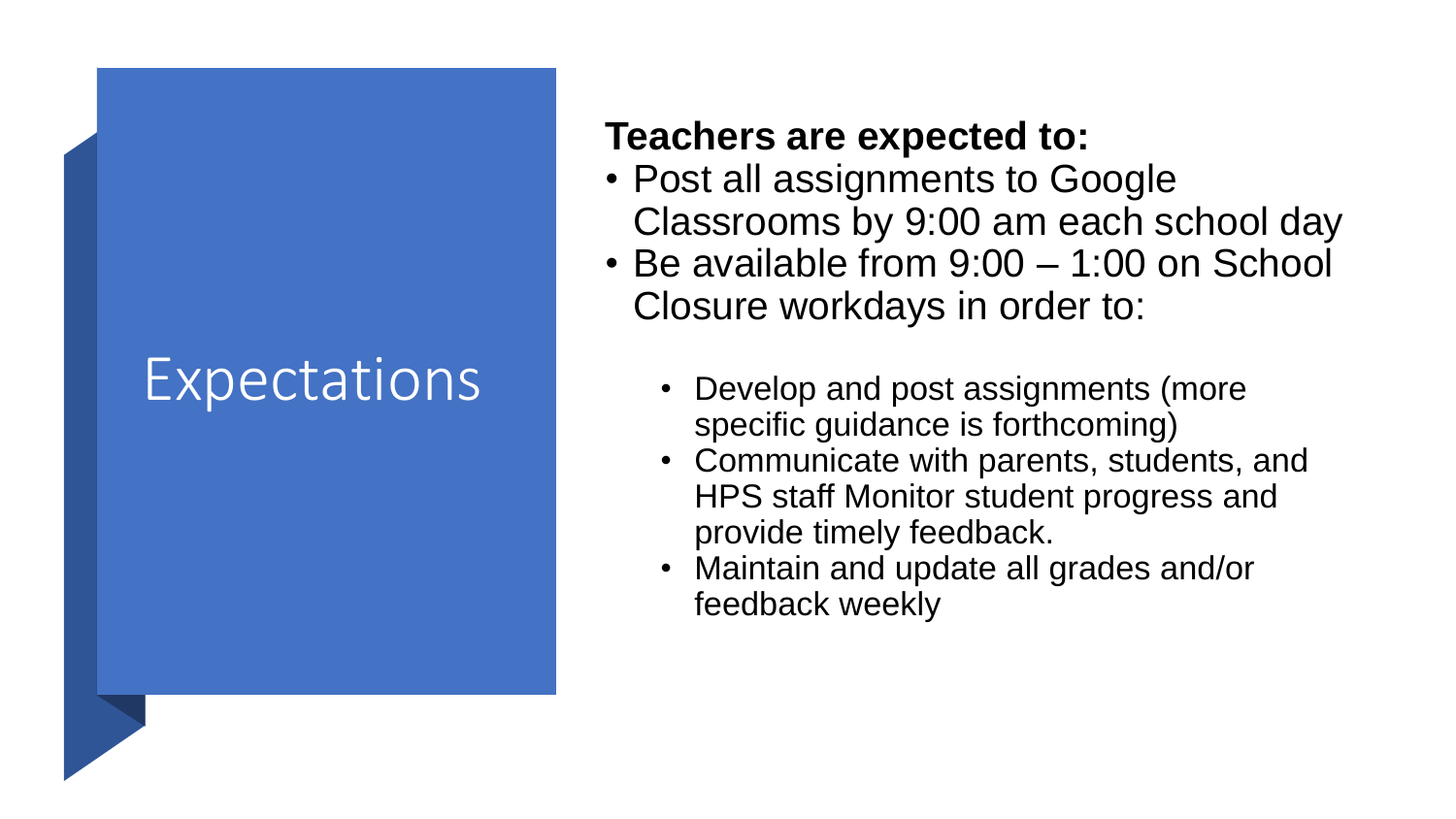#### **Elementary** Assignments

|                                        | Grade K                                                                                                                                                                                                         | Grade 1 | Grade 2 | Grade 3                                                                                                                                                                                                     | Grade 4           | Grade 5           | Grade 6 |  |
|----------------------------------------|-----------------------------------------------------------------------------------------------------------------------------------------------------------------------------------------------------------------|---------|---------|-------------------------------------------------------------------------------------------------------------------------------------------------------------------------------------------------------------|-------------------|-------------------|---------|--|
| Reading                                | Up to 45 min/day<br>Independent Reading (includes<br>mini lesson or shared reading)<br>20-25 min/day<br>Lexia 15 min/day<br>Writing about reading 5min/day<br>(2-3x per week)<br>Optional Read Aloud 10 min/day |         |         | Up to 62 min/day<br>Alternate between mini lesson (5 min) and interactive<br>read aloud (10 min)~average 6 min/day<br>Lexia 20 min/day<br>Independent reading 30 min/day<br>Writing about Reading 6 min/day |                   |                   |         |  |
| Writing                                | <b>None</b>                                                                                                                                                                                                     |         |         | Optional<br>30 min/day 3x per week<br>Or<br>18 min/day                                                                                                                                                      |                   |                   |         |  |
| <b>Math</b>                            | Up to 45 min/day                                                                                                                                                                                                |         |         | Up to 60 min/day                                                                                                                                                                                            |                   | Up to 60 min/day  |         |  |
| <b>Science</b>                         | Up to 45 min/week                                                                                                                                                                                               |         |         |                                                                                                                                                                                                             | Up to 90 min/week | Up to 45 min/week |         |  |
| <b>Social</b><br><b>Studies</b>        | Up to 30 min/week                                                                                                                                                                                               |         |         | Up to 45 min/week                                                                                                                                                                                           |                   |                   |         |  |
| Health, PE,<br>Art, Music<br>and Media | Up to 30 min/week each                                                                                                                                                                                          |         |         |                                                                                                                                                                                                             |                   |                   |         |  |
| <b>English</b><br>Learner              | Required minutes will be based on individual students' English Proficiency Levels. All<br>Grade levels up to 90 min/week<br>(Collaboration with EL Specialists will determine mode of delivery)                 |         |         |                                                                                                                                                                                                             |                   |                   |         |  |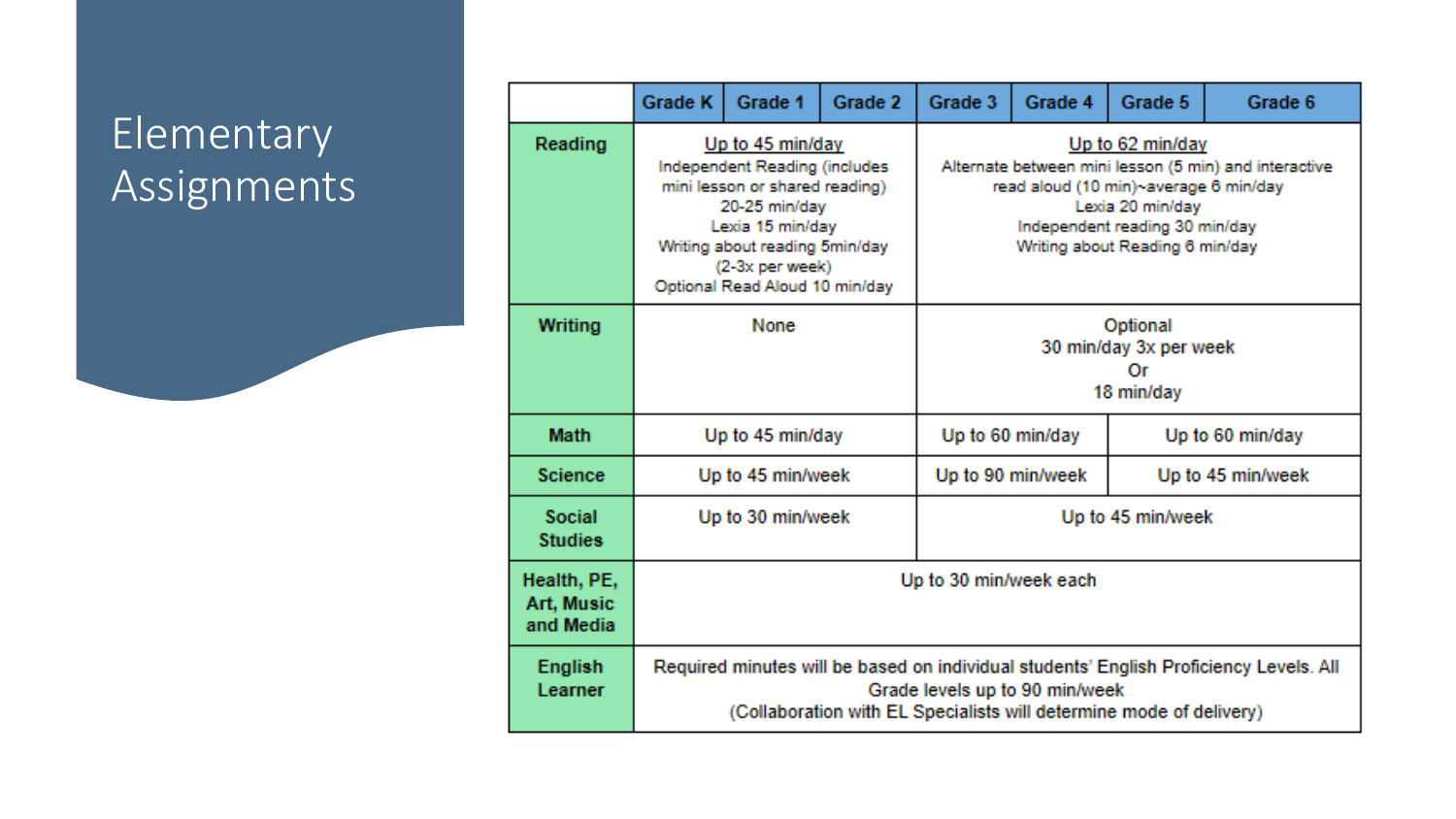## Secondary Assignments

#### **Secondary**

• Hamden Middle School and Hamden High school students will complete daily assignments from their currently scheduled courses. Each course will provide up to 25 minutes of work per day; 2-3 assignments weekly. Directors will provide additional guidance to departments. Teachers must check in on student attendance and work completion daily.

Exception:

• AP or ECE courses will follow regular expectations with more time dedicated to complete the requirements for those courses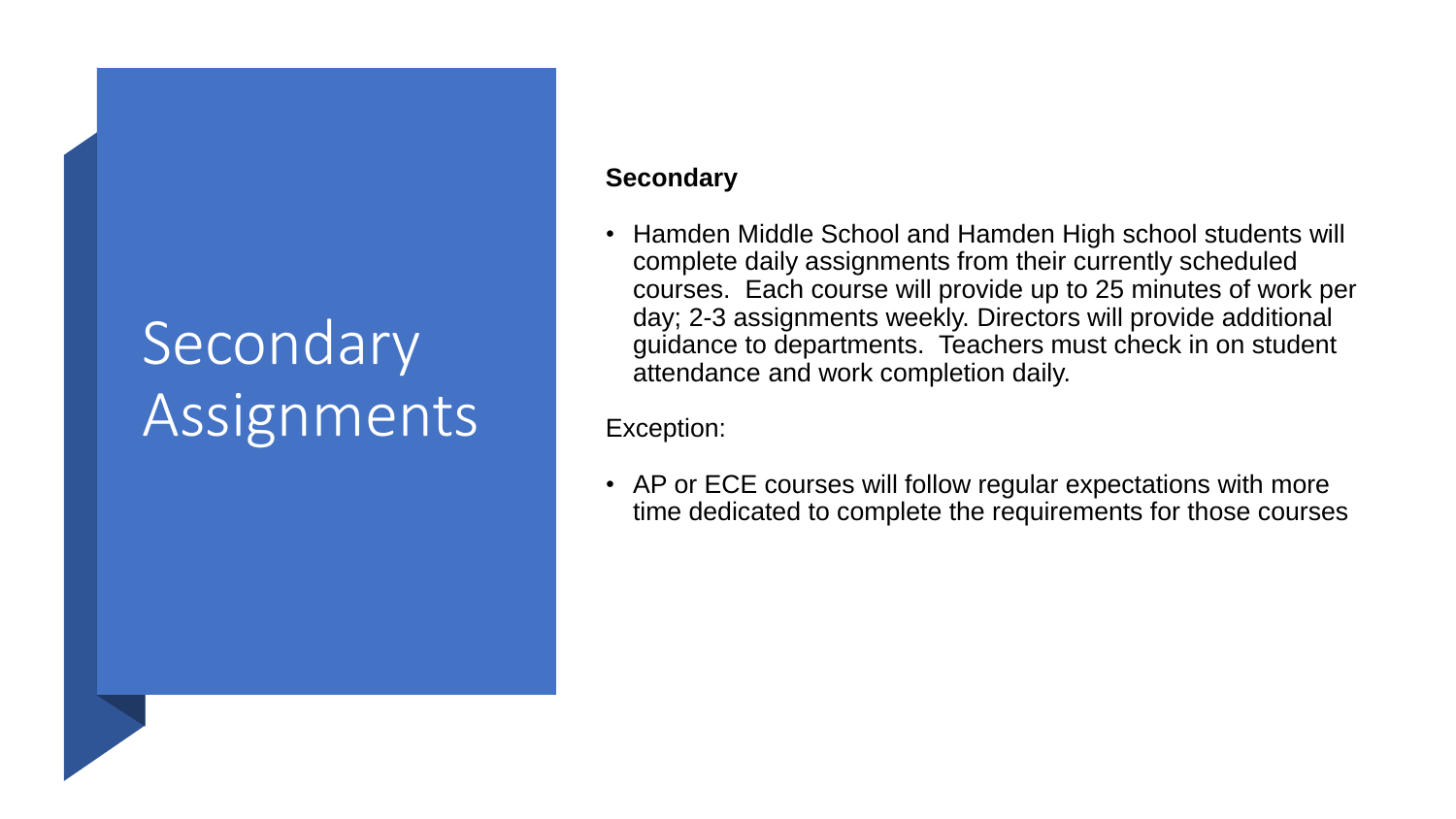## **Standardized** Tests

- AP Testing- The College Board is developing secure 45-minute online free-response exams for each course
- SBAC and School Day SAT have been cancelled
- Currently, the College Board has suspended SAT and Subject testing.
- The district has suspended NWEA testing for this year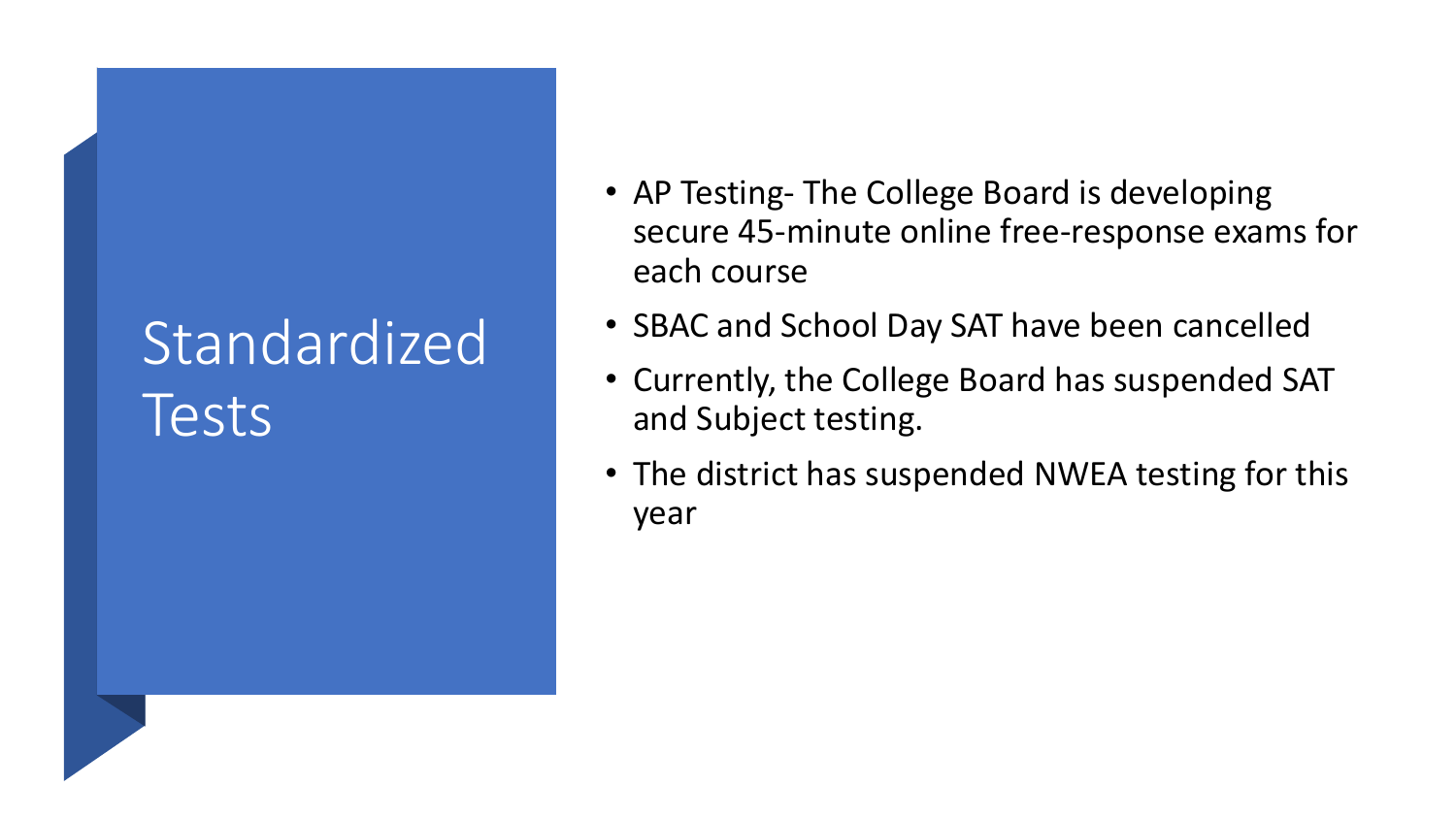### English/Language Arts Learning K-12

- Elementary students focus on foundational skills, reading, and writing about reading.
- All elementary students use Lexia, a research-based computer program that teaches foundational skills, vocabulary, and grammar.
- Students also independently read and will confer with teachers.
- Secondary students move back and forth between reading and writing. Teachers reach out to students and confer where possible.
- Secondary students also are encouraged to independently read. O
- Collaboration meetings with teachers focus on engagement -- locating O and use of resources that promote student engagement.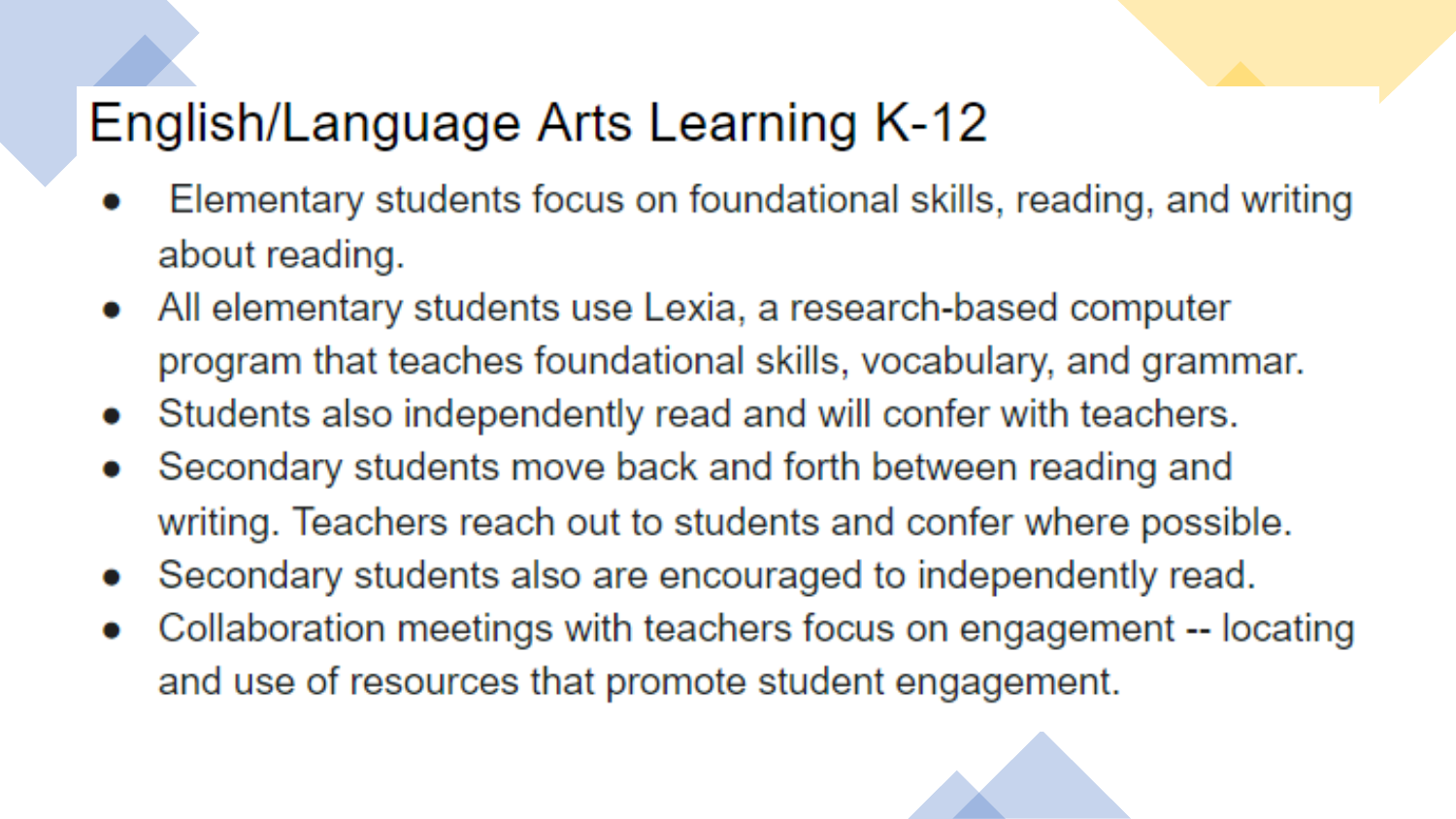#### Social Studies Distance Learning K-12

- K-6 students are no longer required to submit work for the majority of articles/videos/websites teachers post
- 7-12 teachers have been asked to limit the amount of textbook/Q&A assignments they give, and find engaging articles and videos for students to work with, requiring more inquiry and independent thinking
- All teachers received an outline of suggested weekly topics and activity suggestions, along with updated resources they could utilize for planning and instructing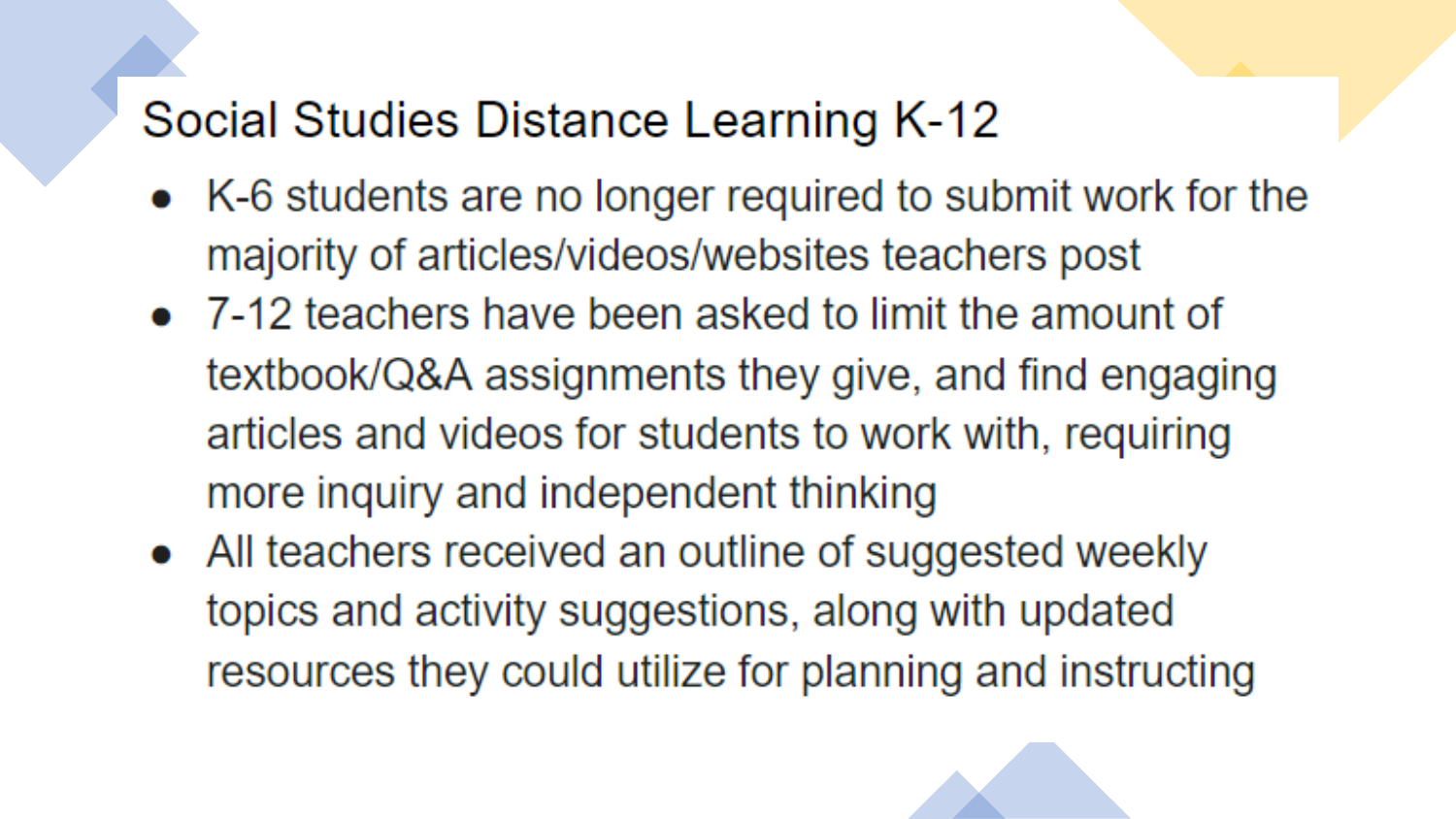#### Math Distance Learning K-12

- Math Curriculum Grades K-12 emphasizes instruction on priority math standards in each grade level and/or course
- Typical Lesson Structure (only for new learning):
	- Instructional Tutorial such as teacher-created videos or presentations  $\bigcirc$
	- Lesson Practice via Google Forms, Desmos, or other digital platform  $\bullet$
	- Additional Activity such engaging task, game, learning on digital program  $\bullet$
	- Weekly Check-in Assessment (not summative) to help address specific  $\circ$ student needs
- Math Teachers, Math Specialists, and Math Director collaborate weekly to plan and design lessons for following week
- Implementation of HMS and HHS Math Lab using two math tutors to  $\bullet$ help support students needing additional help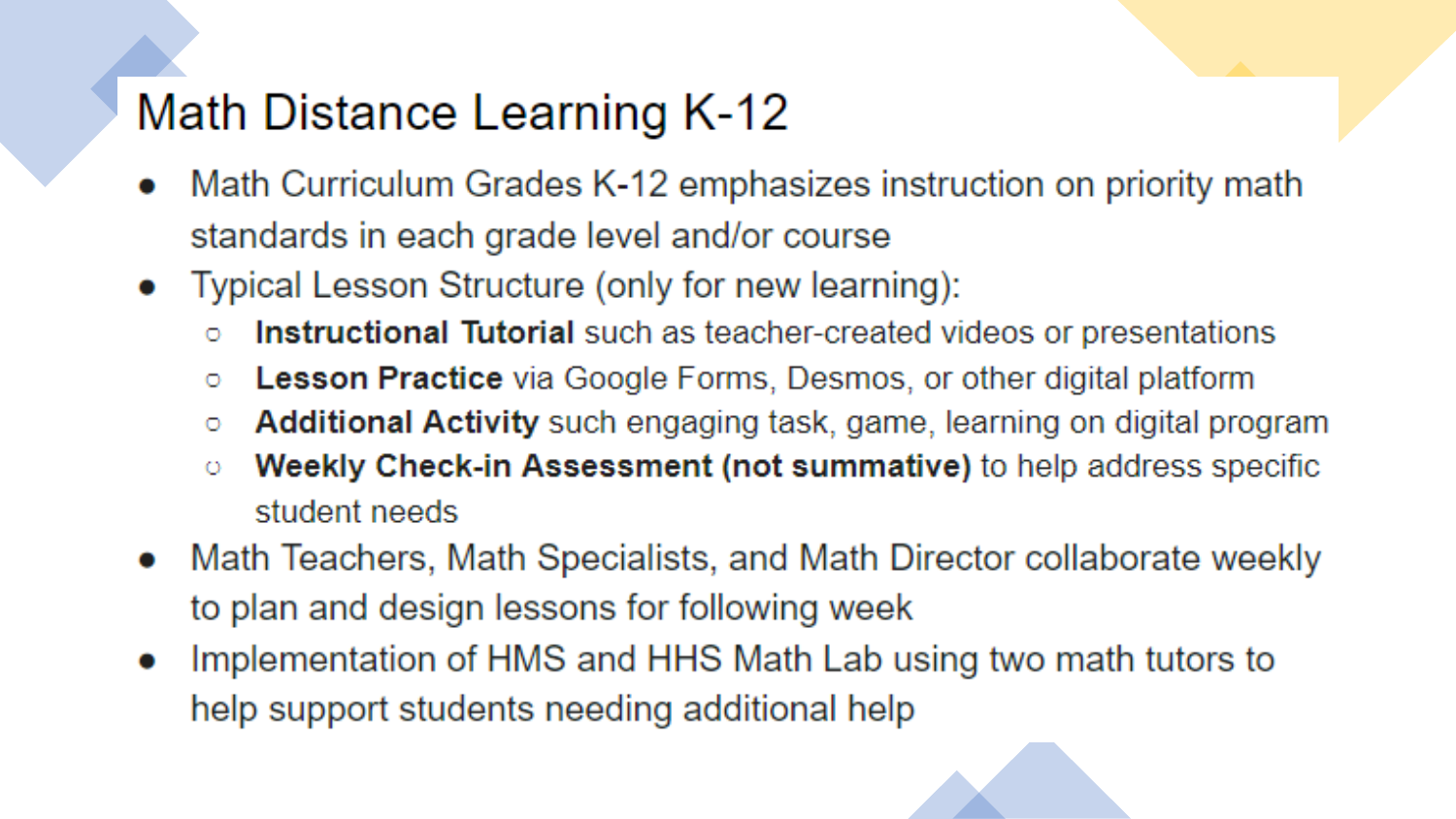## **HPS Science Distance Learning, K-12**

- Goal: to engage ALL students in science that is relevant to their lives. At each grade, content has been selected that is most conducive to at-home learning.
- Lessons: involve a variety of formats, including videos, games and simulations, short readings from online textbooks (which are more interactive in nature), adaptive practices, and optional enrichment opportunities (hands-on activities)
- Support for teachers: all teachers have been provided with a shared matrix of online resources tailored to grade band (K-6) and subject taught (7-8, 9-12). Director meets several times a week with K-6 Science Specialist and weekly with HMS and all HHS subject areas (biology, chemistry, Earth Science, etc.)
- 7-12 teachers work collaboratively to plan lessons that are most likely to engage students in course content, and adhering to 2-3 weekly assignments
- K-6 teachers are sent a weekly plan that is flexible in its offerings and which can be completed in time allotted to science (see example, next slide)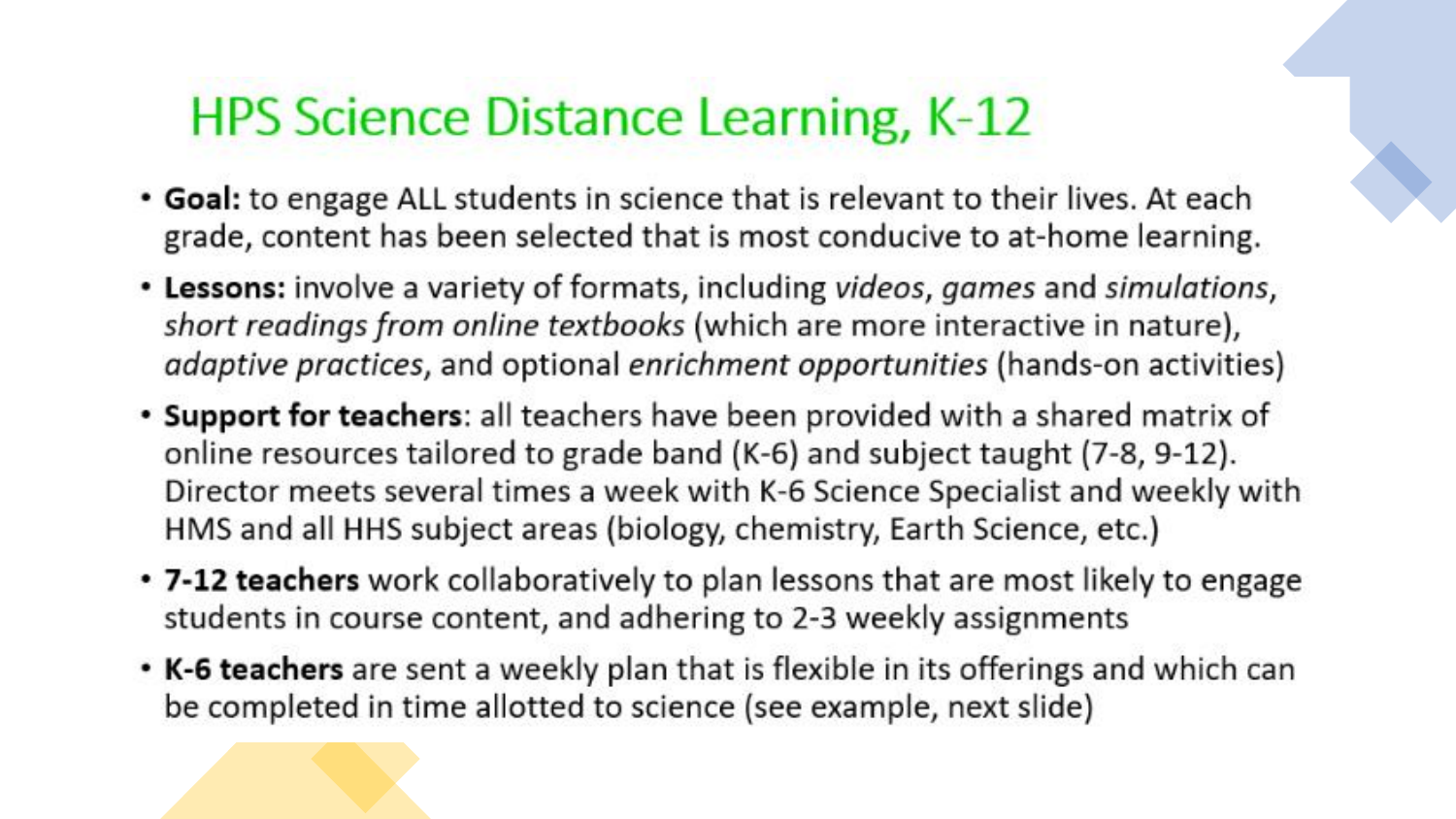#### **Grade 2 NGSS Performance Expectation:**

2-ESS2-2: Develop a model to represent the shapes and kinds of land and bodies of water in an area 2-ESS2-3: Obtain information to identify where water is found on Earth and that it can be solid or liquid

#### Week of 4/20: Bodies of Water

This is the main lesson: Generation Genius - Oceans, Lakes and Rivers

**Literacy:** Reading Material in Generation Genius Lesson

**What students do:** Any level of *Exit Ticket* in Generation Genius Lesson

**Interactives:** States Of Matter / States of Water OR Hot Water Cold Water OR Plum's Island Explorer AND Why is the Ocean Salty? (Mystery Science)

Videos: Peep and the Big Wide World - The Very Big Rock OR Water, Water Everywhere

Enrichment and/or Virtual Field Trips: Lake Formation (DIY in Generation Genius) OR DIY Oobleck

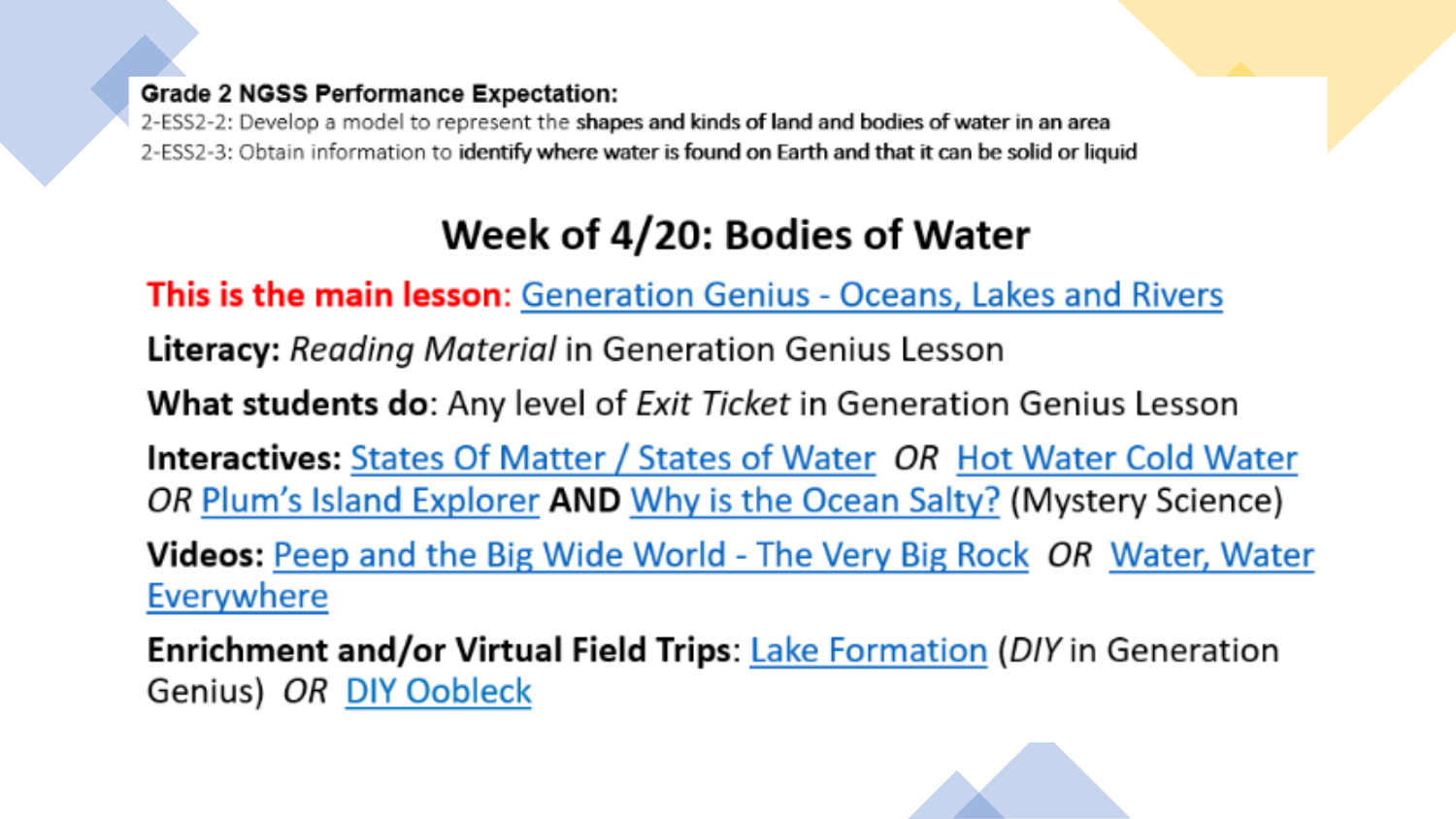

#### **Distance Learning Plan WORLD LANGUAGE STUDENTS ENGLISH LEARNERS**

#### **FOCUS**

-Engage students -Keep it simple -One weekly goal (aligned to the existing scope and sequence)

#### **SUPPORT**

-Weekly meetings with EL Specialists and WL Teachers by language and course -Directors as 'Co-Teacher' to Google Classrooms -A schedule of PD webinars that focus on teaching<br>remotely and 'tech tools' to do so -A resource folder in Google for all teachers to access -Re-hiring our 2 EL Tutors who will pre-record videos to teach students explicitly & provide teachers with pre-recorded 'tech chats' on how to engage students in

#### **TEACHING & LEARNING**

-Post assignments w/ a plan for feedback<br>-Plan meaningful lessons with the 'end in mind' (UBD) -Create activities for students to increase their proficiency in all 3 modes of **communication** -Grade for completion (for now) -Do not rely on low-level worksheets or packets -Use multimedia, authentic resources -Post pre-recorded videos for explicit instruction -Use 'Imagine Literacy & Language' digital<br>platform for individualized student plan (ELs)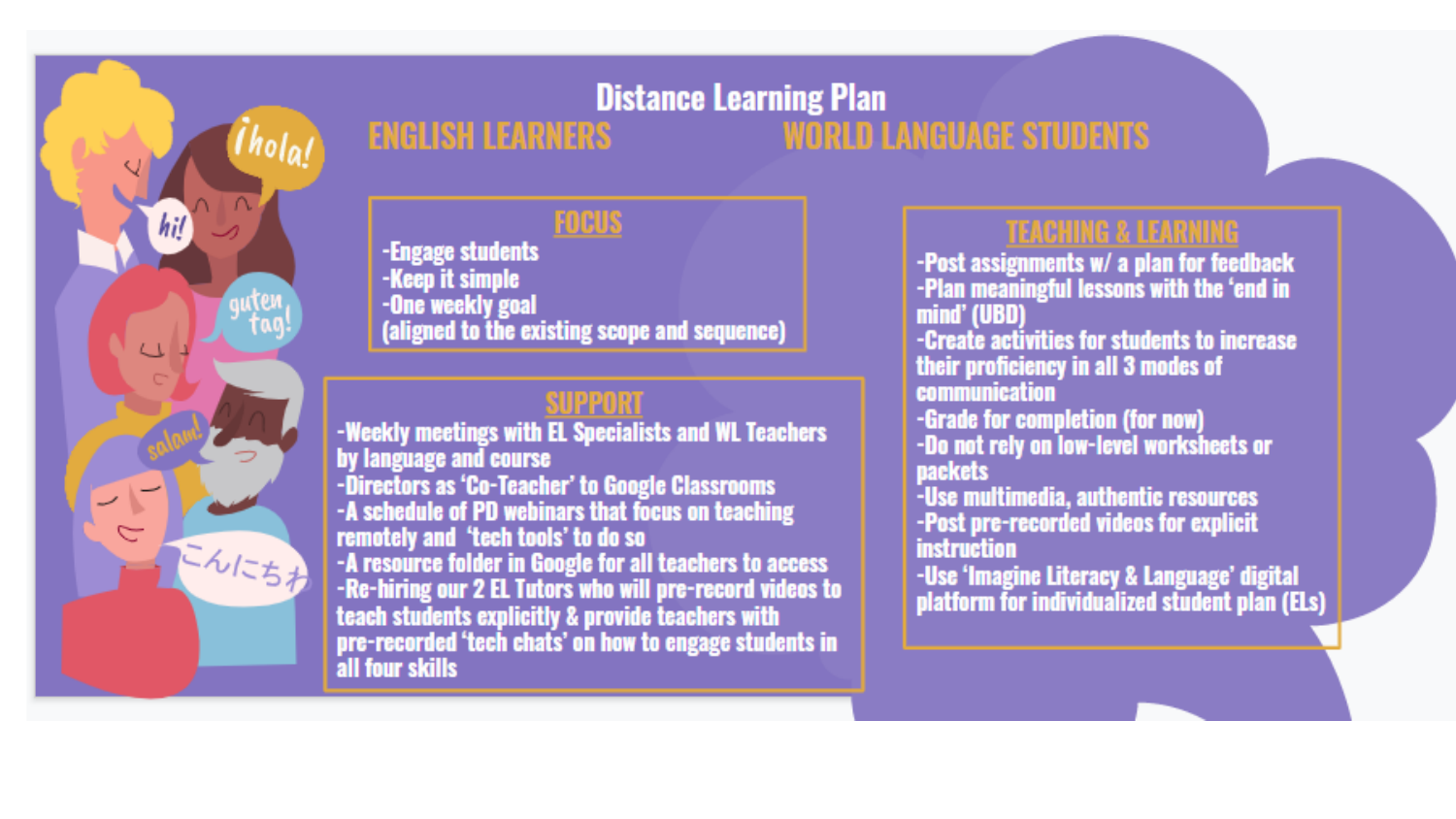### **Visual Arts Distance Learning K-12**

- Goal: to keep students engaged in thinking like artists
- K-12 students receive a weekly assignment which allows them to use whatever artistic tools might be available to them
- Example: Create a color wheel using any appropriate objects found in your home.



- We have adapted several high school courses. Ex. Ceramics is now exploration of 3-D art with both hands on and research components.
- Daily check-ins with individual teachers. Weekly collaboration meetings have helped all teachers share their resources and individual strenghts.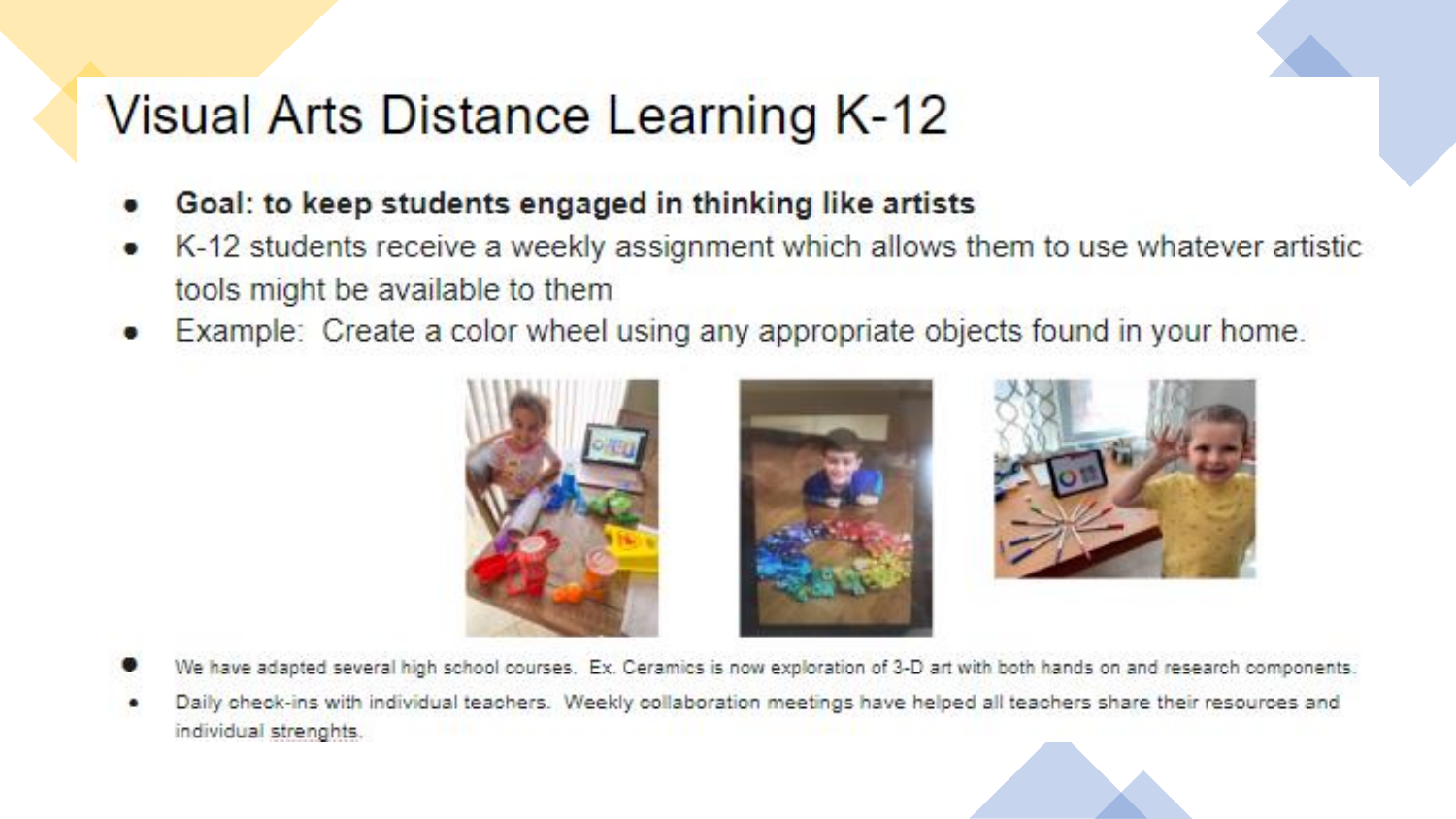## **Music Distance Learning K-12**

- Goal: to keep students engaged in thinking like musicians
- 4-12 instrumental students receive weekly instruction on their instruments. Alternatives given for the very few who don't have their instrument home.
- Secondary general music classes providing weekly assignments through various online resources
- K-6 general music teachers are attempting to provide fun online activities which teach concepts in our curriculum including music theory, composition, listening and moving. Example: 5th grader created this soundtrack for a video game she CONCeptualized: https://danielx.net/composer/#api-3gr9uehiblX-QtfACePXkdhTsFYUEjPFZahF9bsK5X4
- Daily check-ins with individual teachers. Weekly collaboration meetings have helped all teachers share their resources and individual strengths.

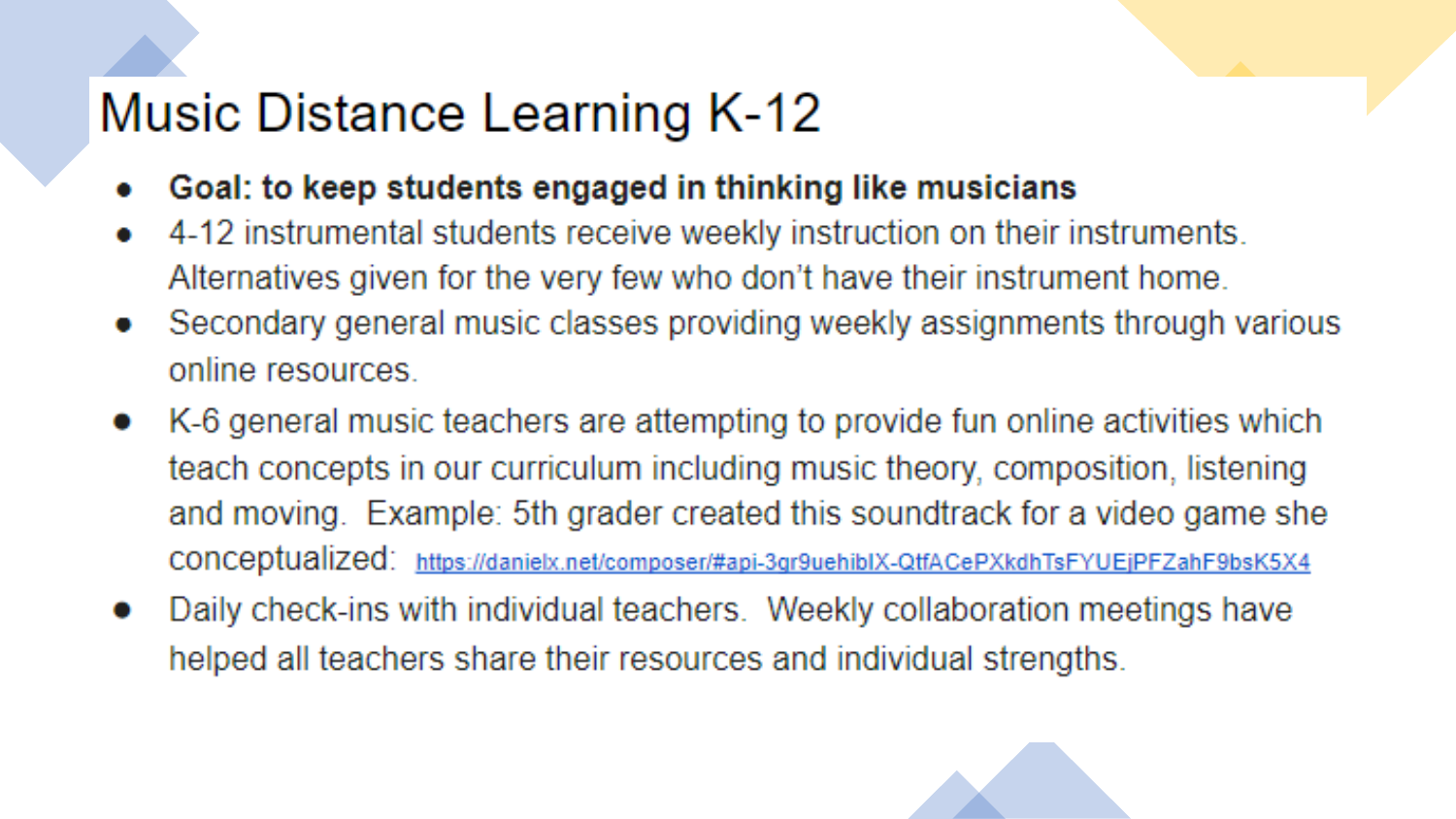## **HEALTH & PE DISTANCE LEARNING**

PE: Daily activity ideas that include muscular strength, muscular endurance, cardiovascular endurance and flexibility. Students are asked to keep a log, and post how they are feeling before and after workouts. Secondary are incorporating units based on our current curriculum Information on various backyard games, sport, and activities are being taught.

Health: A list of mental health supports are visible on all teacher classroom pages. Daily check-ins to support students and their distance learning needs are taking place. Units according to our curriculum are being covered including but not limited to: Mental Health, Drug Education, Communicable/Non Communicable Disease, Human Growth and Development and First Aid & Safety.

Weekly meeting are held with Elementary PE, HMS Health, HHS Health, HMS PE & HHS PE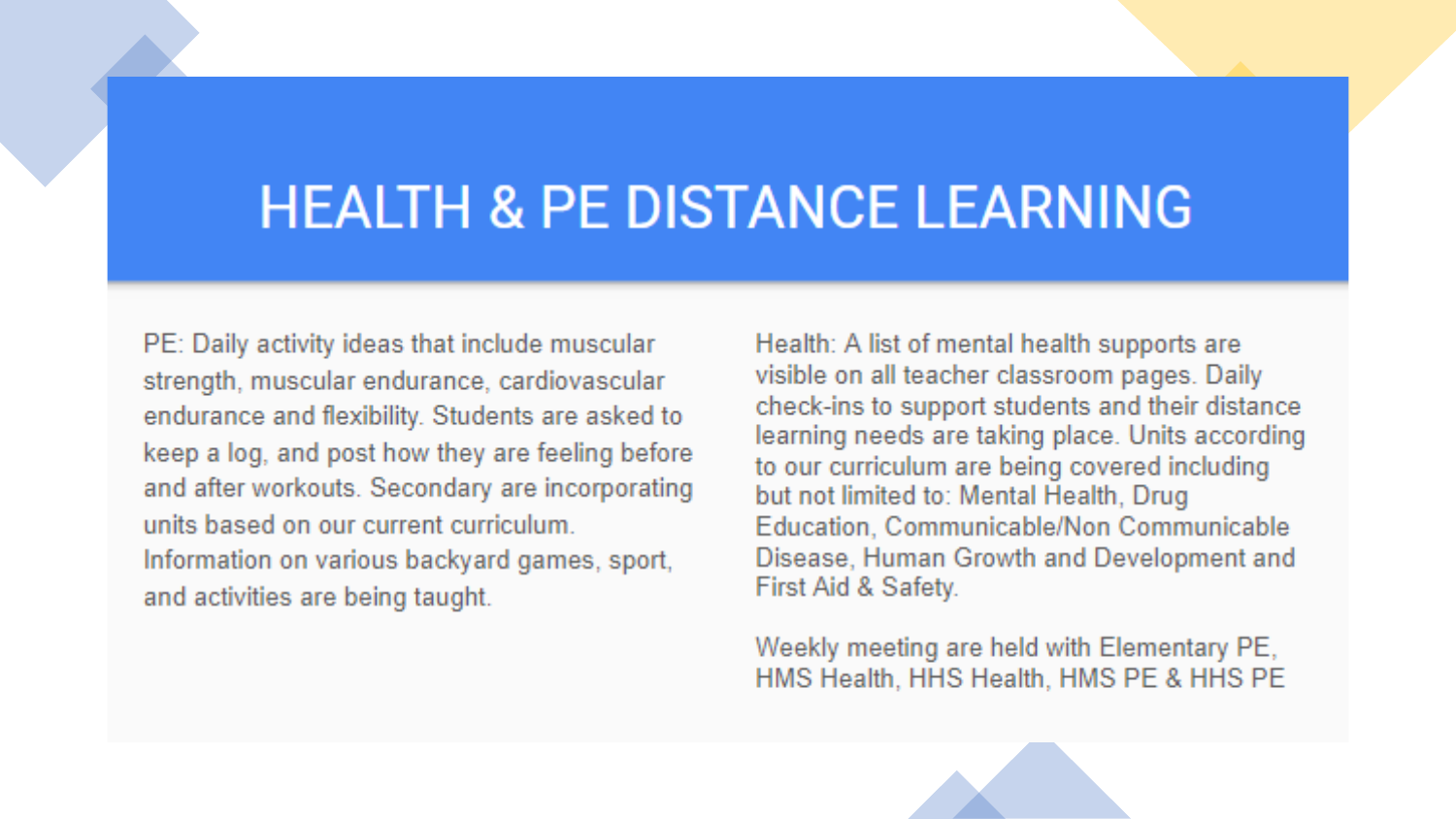#### Media Centers Distance Learning K-12

- K-6 media specialists encourage students to explore online resources available to them as HPS students, such as ebooks and encyclopedias, keyboarding and coding programs.
- 7-12 media specialists guide students to online resources that support their learning.
- All media specialists have supported parents, students and staff with  $\bullet$ troubleshooting technology issues. Additionally, media specialists are supporting staff by curating resources that support student learning and staff professional development.